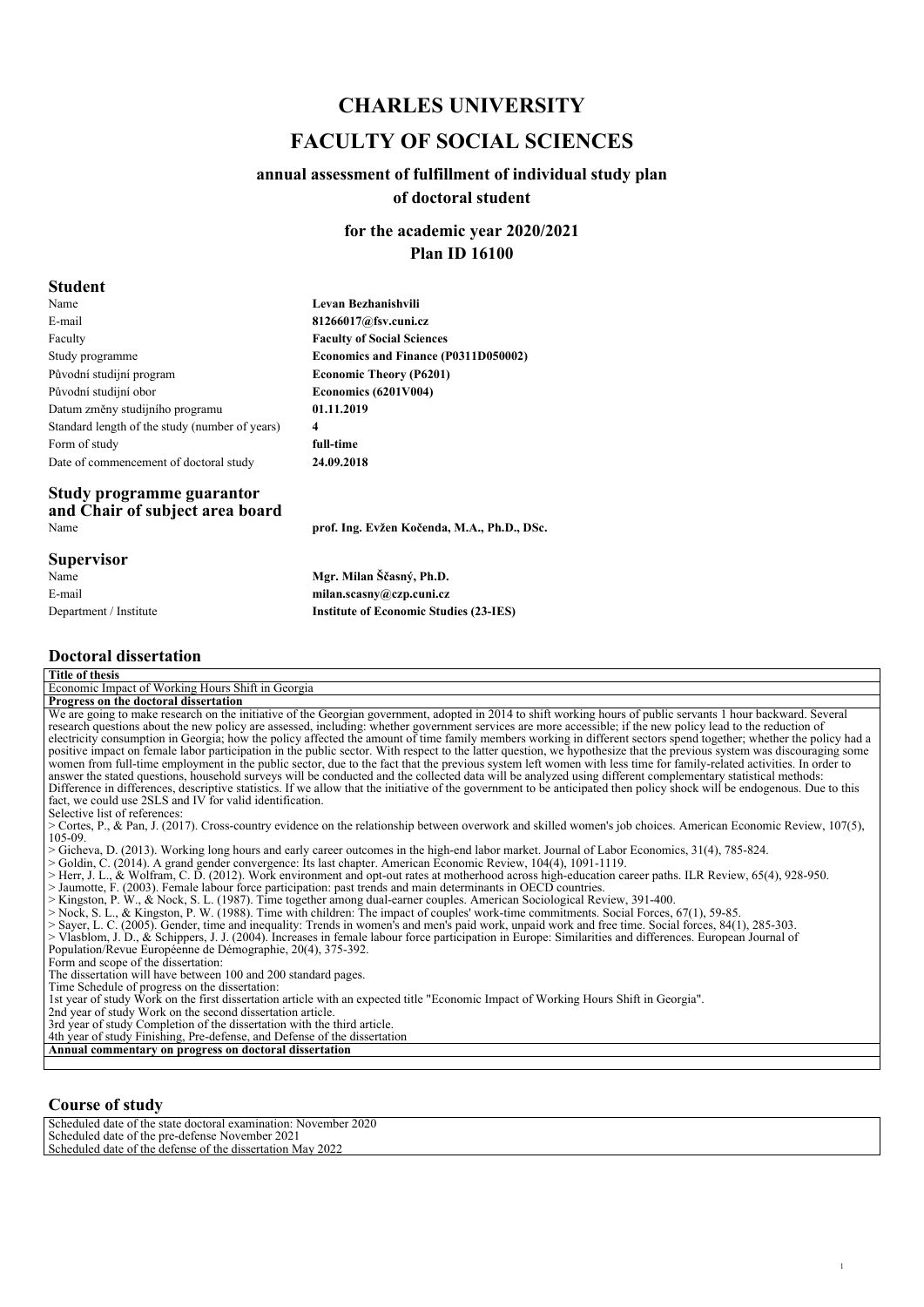#### *Duties – study plan*

| <b>Type</b> | Code          | <b>Title, details</b>                                             | Ac. year  | <b>Fulfillmen</b><br>t<br>according<br>to student | <b>Fulfilled</b><br>according<br>to SIS | Commentary to annual<br>assessment                                                                                           | Year of<br>insertion |
|-------------|---------------|-------------------------------------------------------------------|-----------|---------------------------------------------------|-----------------------------------------|------------------------------------------------------------------------------------------------------------------------------|----------------------|
| Course      | <b>JED415</b> | Quantitative Methods II                                           | 2018/2019 | fulfilled<br>2019/2020                            | 23.05.2019<br>12:05                     | I have successfully fulfilled all<br>requirements for the Quantitative<br>Methods II seminar.                                | 2018/2019            |
| Course      | <b>JED511</b> | Teaching Assistantship (Full) A                                   | 2018/2019 | fulfilled<br>2019/2020                            | 18.02.2020<br>12:02                     | I have successfully fulfilled all my<br>TA assistantship duties for the<br>International Finance class<br>(JEB050).          | 2018/2019            |
| Course      | <b>JED511</b> | Teaching Assistantship (Full) A                                   | 2019/2020 | fulfilled<br>2019/2020                            | 25.05.2020<br>12:05                     | I have successfully fulfilled all my<br>TA assistantship duties for the<br>Statistics class (JEB105).                        | 2018/2019            |
| Course      | <b>JED110</b> | <b>Institutional Economics and Economic Policy</b><br>$_{\rm II}$ | 2020/2021 | fulfilled                                         | 13.05.2021<br>12:05                     | Course requirements fulfilled.                                                                                               | 2018/2019            |
| Course      | JED511        | Teaching Assistantship (Full) A                                   | 2020/2021 | fulfilled                                         | 22.02.2021<br>12:02                     | I have successfully fulfilled all my<br>TA assistantship duties for the<br>Statistics class (JEB105).                        | 2018/2019            |
| Course      | <b>JED109</b> | Institutional Economics and Economic Policy                       | 2020/2021 | fulfilled                                         | 01.02.2021<br>12:02                     | Course requirements fulfilled.                                                                                               | 2018/2019            |
| Course      | <b>JED414</b> | Quantitative Methods in Macroeconomics and<br>Finance I           | 2021/2022 | ---                                               | $---$                                   | ---                                                                                                                          | 2018/2019            |
| Course      | <b>JED415</b> | Quantitative Methods in Macroeconomics and<br>Finance II          | 2021/2022 | $\overline{a}$                                    | $\overline{a}$                          | ---                                                                                                                          | 2018/2019            |
| Course      | <b>JED511</b> | Teaching Assistantship (Full) A                                   | 2021/2022 | $\overline{a}$                                    | $---$                                   | $\overline{a}$                                                                                                               | 2018/2019            |
| Course      | JED611        | Teaching Assistantship (Full) B                                   | 2021/2022 | $\overline{a}$                                    | $\overline{a}$                          | ---                                                                                                                          | 2018/2019            |
| Course      | <b>JED511</b> | Teaching Assistantship (Full) A                                   | 2019/2020 | fulfilled                                         | 20.07.2020<br>12:07                     | I have successfully fulfilled all my<br>TA assistantship duties for the<br>Introductory Statistics class<br>(JEB142).        | 2018/2019            |
| Course      | <b>JED511</b> | Teaching Assistantship (Full) A                                   | 2020/2021 | fulfilled                                         | 14.05.2021<br>12:05                     | I have successfully fulfilled all my<br>TA assistantship duties for the<br><b>Introductory Statistics class</b><br>(JEB142). | 2018/2019            |
| Course      | <b>JED511</b> | Teaching Assistantship (Full) A                                   | 2021/2022 | $\overline{a}$                                    | $---$                                   | шш.,                                                                                                                         | 2018/2019            |
| Course      | <b>JED414</b> | Quantitative Methods in Macroeconomics and<br>Finance I           | 2019/2020 | fulfilled<br>2019/2020                            | 05.02.2020<br>12:02                     | I have successfully fulfilled all<br>requirements of the seminar.                                                            | 2019/2020            |
| Course      | JED415        | Quantitative Methods in Macroeconomics and<br>Finance II          | 2019/2020 | fulfilled<br>2019/2020                            | 22.05.2020<br>12:05                     | I have successfully fulfilled all<br>requirements of the seminar.                                                            | 2019/2020            |
| Course      | <b>JED414</b> | Quantitative Methods in Macroeconomics and<br>Finance I           | 2020/2021 | fulfilled                                         | 01.02.2021<br>12:02                     | Course requirements fulfilled.                                                                                               | 2018/2019            |
| Course      | <b>JED415</b> | Quantitative Methods in Macroeconomics and<br>Finance II          | 2020/2021 | fulfilled                                         | $\overline{a}$                          | Course requirements fulfilled.                                                                                               | 2020/2021            |
| Course      | <b>JED611</b> | Teaching Assistantship (Full) B                                   | 2020/2021 | fulfilled                                         | $\overline{a}$                          | I have successfully fulfilled all my<br>TA assistantship duties for the<br>Microeconomics I class (JEB104).                  | 2020/2021            |
| Course      | <b>JED521</b> | Teaching Assistantship (Half) A                                   | 2020/2021 | fulfilled                                         | 16.02.2021<br>12:02                     | I have successfully fulfilled all my<br>TA assistantship duties for the<br>Energy Markets & Economics<br>class (JEM162).     | 2020/2021            |
| Course      | JSZEE1        | <b>State Doctoral Exam</b>                                        | 2021/2022 | $---$                                             | $---$                                   | шш.,                                                                                                                         | 2019/2020            |
| Course      | JOBEE1        | Defence of Dissertation                                           | 2021/2022 | $---$                                             | $---$                                   | $---$                                                                                                                        | 2019/2020            |

#### *Duties – other*

| <b>Type</b> | Code    | Title. details                                | Ac. year  | Fulfillmen | Fulfilled | Commentary to annual assessment              |
|-------------|---------|-----------------------------------------------|-----------|------------|-----------|----------------------------------------------|
|             |         |                                               |           |            | according |                                              |
|             |         |                                               |           | according  | to SIS    |                                              |
|             |         |                                               |           | to student |           |                                              |
| Other       | $---$   | BT and MT refereeing                          | 2018/2019 | fulfilled  |           |                                              |
|             |         | I will serve as an opponent of Bachelor's and |           | 2018/2019  |           |                                              |
|             |         | Master's theses.                              |           |            |           |                                              |
| Other       | $- - -$ | Defenses                                      | 2018/2019 | fulfilled  | $- - -$   | participation in more than 50 % of defenses. |
|             |         | I will attend at least 50% of dissertation    |           | 2018/2019  |           |                                              |
| Other       | $---$   | Methodological seminar for PhD students       | 2018/2019 | fulfilled  | ---       | ---                                          |
|             |         | In the 1st year of study, I will attend a     |           | 2018/2019  |           |                                              |
|             |         | methodological seminar for teaching.          |           |            |           |                                              |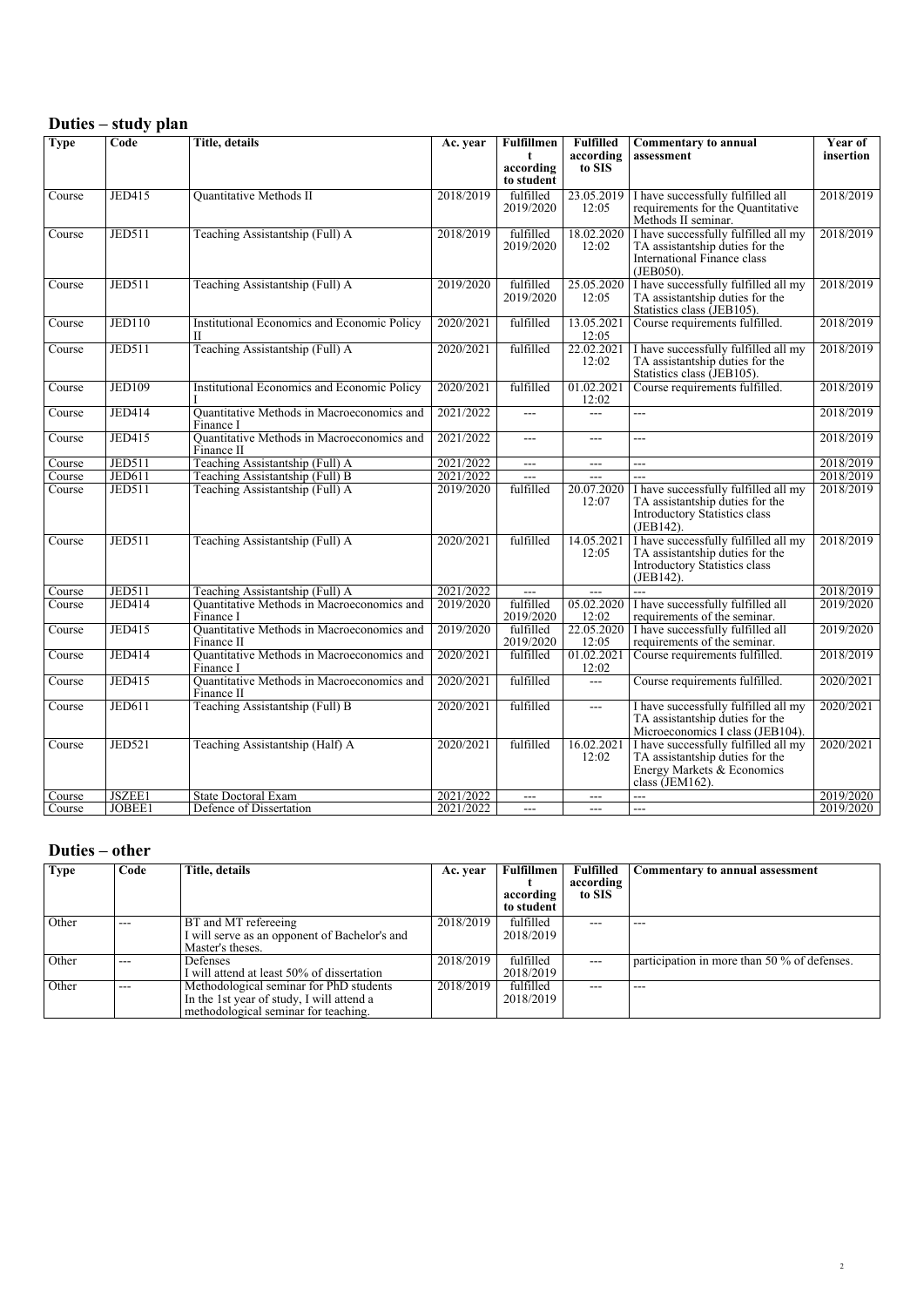| <b>Type</b> | Code | Title, details                                                                                                                                                                                                                                                                                                                                                                                                                                                                                                                             | Ac. year  | <b>Fulfillmen</b>       | <b>Fulfilled</b><br>according | Commentary to annual assessment                                                                                                                                                                                                                                                                                                                                                                                             |
|-------------|------|--------------------------------------------------------------------------------------------------------------------------------------------------------------------------------------------------------------------------------------------------------------------------------------------------------------------------------------------------------------------------------------------------------------------------------------------------------------------------------------------------------------------------------------------|-----------|-------------------------|-------------------------------|-----------------------------------------------------------------------------------------------------------------------------------------------------------------------------------------------------------------------------------------------------------------------------------------------------------------------------------------------------------------------------------------------------------------------------|
|             |      |                                                                                                                                                                                                                                                                                                                                                                                                                                                                                                                                            |           | according<br>to student | to SIS                        |                                                                                                                                                                                                                                                                                                                                                                                                                             |
| Other       | ---  | <b>Study Documents</b><br>Till May 31 of this academic year, I will have<br>delivered my "Annual assessment of fulfilling<br>the $ISP'' + "Supplement", in which I further$<br>specify the intended course of my doctoral<br>studies over the next academic year. In the case<br>of termination of my study interruption, I will<br>fill in the required documents ("Annual<br>assessment of fulfilling the $IS\hat{P}'' +$<br>"Supplement" for the next academic year)<br>within a month from the end of my study<br>interruption period. | 2018/2019 | fulfilled<br>2018/2019  | $\overline{a}$                | ---                                                                                                                                                                                                                                                                                                                                                                                                                         |
| Conference  | ---  | Conferences participation<br>By the end of 4th year of study, I will have<br>participated in at least two international<br>scientific conferences.                                                                                                                                                                                                                                                                                                                                                                                         | 2021/2022 | $---$                   | $---$                         | ---                                                                                                                                                                                                                                                                                                                                                                                                                         |
| Other       | ---  | Grant activities<br>Application to the Grant Agency of the UK<br>competition. In case my project will not be<br>accepted for financing, I will submit the new<br>application in subsequent years of study.                                                                                                                                                                                                                                                                                                                                 | 2019/2020 | fulfilled<br>2019/2020  | $\overline{a}$                | I have submitted two of GAUK's projects. The<br>project with the title: "THE EFFECT OF NON-<br>LINEAR TARIFF ON ENERGY DEMAND<br>AND INVESTMENT IN ELECTRIC<br>DURABLES IN TRANSITION ECONOMIES:<br>MICRO DATA ESTIMATION AND<br>NATURAL EXPERIMENT" where my role<br>was Co-researcher obtained 3-year grant. My<br>second application "Impact of climate change<br>on tourism demand in Europe" has not been<br>accepted. |
| Other       | ---  | BT and MT refereeing<br>I will serve as an opponent of Bachelor's and<br>Master's theses.                                                                                                                                                                                                                                                                                                                                                                                                                                                  | 2019/2020 | fulfilled<br>2019/2020  | ---                           | Nether bachelor's nor master's theses were<br>assigned to me this academic year.                                                                                                                                                                                                                                                                                                                                            |
| Other       | ---  | Defenses<br>I will attend at least 50% of dissertation                                                                                                                                                                                                                                                                                                                                                                                                                                                                                     | 2019/2020 | fulfilled<br>2019/2020  | ---                           | Defense attendance of at least 50% fulfilled.                                                                                                                                                                                                                                                                                                                                                                               |
| Other       | ---  | <b>Study Documents</b><br>Till May 31 of this academic year, I will have<br>delivered my "Annual assessment of fulfilling<br>the $ISP$ " + "Supplement", in which I further<br>specify the intended course of my doctoral<br>studies over the next academic year. In the case<br>of termination of my study interruption, I will<br>fill in the required documents ("Annual"<br>assessment of fulfilling the $ISP''$ +<br>"Supplement" for the next academic year)<br>within a month from the end of my study<br>interruption period.      | 2019/2020 | fulfilled<br>2019/2020  | ---                           | ---                                                                                                                                                                                                                                                                                                                                                                                                                         |
| Conference  | ---  | 21th International Conference on Environmental<br>Economics, Policy and International<br><b>Environmental Relation</b><br>The title of the presented topic: "Weather-<br>related impacts on tourism in Europe"                                                                                                                                                                                                                                                                                                                             | 2019/2020 | fulfilled<br>2019/2020  | ---                           | ---                                                                                                                                                                                                                                                                                                                                                                                                                         |
| Other       | ---  | BT and MT refereeing<br>I will serve as an opponent of Bachelor's and<br>Master's theses.                                                                                                                                                                                                                                                                                                                                                                                                                                                  | 2020/2021 | fulfilled               | $---$                         | Neither bachelor's nor master's theses were<br>assigned to me this academic year.                                                                                                                                                                                                                                                                                                                                           |
| Other       | ---  | Defenses<br>I will attend at least 50% of the dissertation                                                                                                                                                                                                                                                                                                                                                                                                                                                                                 | 2020/2021 | fulfilled               | $\overline{a}$                | Defense attendance of at least 50% fulfilled, I<br>have attended 16 of 20 defenses since<br>20/05/2020.                                                                                                                                                                                                                                                                                                                     |
| Other       | ---  | <b>Study Documents</b><br>Till May 31 of this academic year, I will have<br>delivered my "Annual assessment of fulfilling<br>the ISP" + "Supplement", in which I further<br>specify the intended course of my doctoral<br>studies over the next academic year. In the case<br>of termination of my study interruption, I will<br>fill in the required documents ("Annual"<br>assessment of fulfilling the $ISP''$ +<br>"Supplement" for the next academic year)<br>within a month from the end of my study<br>interruption period.         | 2020/2021 | fulfilled               | ---                           | I will submit my study documents until May 31.                                                                                                                                                                                                                                                                                                                                                                              |
| Other       | ---  | Defenses<br>In each academic year I visit at least 50% of the<br>defenses or at least 7 defenses, whatever is<br>lower.                                                                                                                                                                                                                                                                                                                                                                                                                    | 2021/2022 | $\overline{a}$          | $---$                         | ---                                                                                                                                                                                                                                                                                                                                                                                                                         |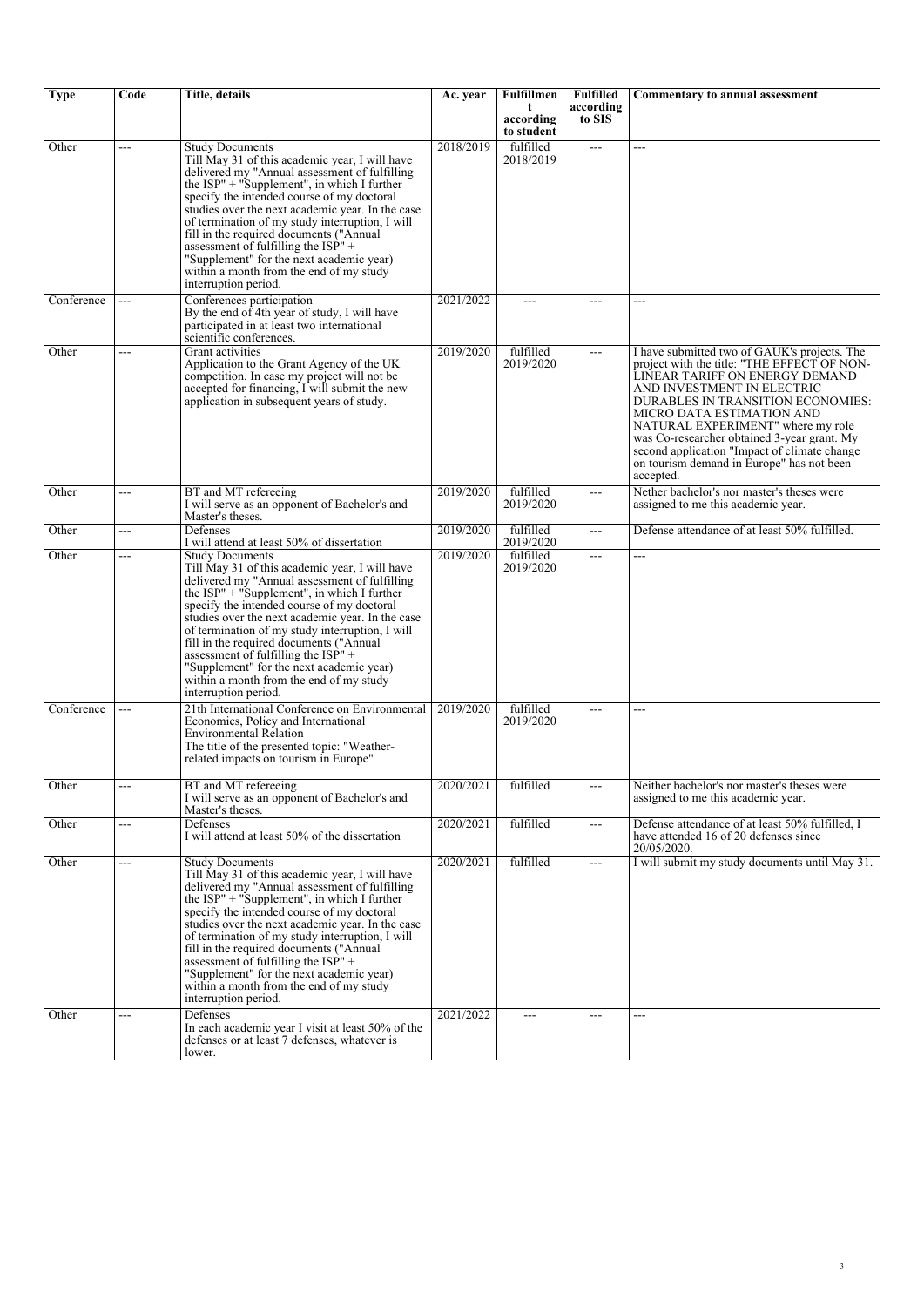| <b>Type</b> | Code  | Title, details                                                                                                                                                                                                                                                                                                                                                                                                                                                                                                                       | Ac. year  | Fulfillmen<br>t            | <b>Fulfilled</b><br>according | <b>Commentary to annual assessment</b>                                                                                                                                                                                                                                                                                                                                                                                |
|-------------|-------|--------------------------------------------------------------------------------------------------------------------------------------------------------------------------------------------------------------------------------------------------------------------------------------------------------------------------------------------------------------------------------------------------------------------------------------------------------------------------------------------------------------------------------------|-----------|----------------------------|-------------------------------|-----------------------------------------------------------------------------------------------------------------------------------------------------------------------------------------------------------------------------------------------------------------------------------------------------------------------------------------------------------------------------------------------------------------------|
|             |       |                                                                                                                                                                                                                                                                                                                                                                                                                                                                                                                                      |           | according<br>to student    | to SIS                        |                                                                                                                                                                                                                                                                                                                                                                                                                       |
| Other       | ---   | <b>Study Documents</b><br>Till May 31 of this academic year, I will have<br>delivered my "Annual assessment of fulfilling<br>the $ISP$ " + "Supplement", in which I further<br>specify the intended course of my doctoral<br>studies over the next academic year. In the case<br>of termination of my study interruption, I will<br>fill in the required documents ("Annual<br>assessment of fulfilling the $ISP'' +$<br>"Supplement" for the next academic year)<br>within a month from the end of my study<br>interruption period. | 2021/2022 | $\sim$                     | ---                           | ---                                                                                                                                                                                                                                                                                                                                                                                                                   |
| Publication | ---   | IES WP with an expected title: Wild Tariff<br>Schemes: Evidence From Georgia<br>I am planning to submit a paper at IES Working<br>journal in the fall of next academic year, with an<br>expected title "Wild Tariff Schemes: Evidence<br>From Georgia".                                                                                                                                                                                                                                                                              | 2021/2022 | ---                        | ---                           | ---                                                                                                                                                                                                                                                                                                                                                                                                                   |
| Publication | ---   | Wild Tariff Schemes: Evidence From Georgia<br>(Scopus submission)<br>In case of very positive reviews on the IES WP<br>version, we are planning to submit it to a<br>foreign journal listed in the Scopus database<br>with an expected title "Wild Tariff Schemes:<br>Evidence From Georgia".                                                                                                                                                                                                                                        | 2021/2022 |                            |                               | ---                                                                                                                                                                                                                                                                                                                                                                                                                   |
| Publication | ---   | <b>IES WP</b> publication<br>Submission to the IES WP series with the title<br>"Was the Georgian policy shifting public sector"<br>working hours by one hour "family friendly"<br>and did it increase female labor participation?"                                                                                                                                                                                                                                                                                                   | 2020/2021 | fulfilled                  | ---                           | Publication of IES working Papers 30/2020<br>entitled "Was the Georgian policy shifting<br>public sector working hours by one hour<br>"family friendly" and did it increase female<br>labor participation?"                                                                                                                                                                                                           |
| Publication | ---   | Was the Georgian policy shifting public sector<br>working hours by one hour "family friendly"<br>and did it increase female labor participation?<br>(Scopus submission)<br>Submission to a foreign journal listed in the<br>Scopus database with an expected title "Was the<br>Georgian policy shifting public sector working<br>hours by one hour "family friendly" and did it<br>increase female labor participation?".                                                                                                            | 2021/2022 | $---$                      | ---                           | ---                                                                                                                                                                                                                                                                                                                                                                                                                   |
| Conference  | ---   | The 1st IAEE Online Conference on Energy,<br>Covid, and Climate Change<br>The title of the presented topic: "Wild Tariff<br>Schemes: Evidence From Georgia"                                                                                                                                                                                                                                                                                                                                                                          | 2020/2021 | fulfilled                  | ---                           | The conference will take place on $7th - 9th$ June<br>2021.                                                                                                                                                                                                                                                                                                                                                           |
| Other       | ---   | Grant activities<br>Application to the Grant Agency of the UK<br>competition. In case my project will not be<br>accepted for financing, I will submit the new<br>application in subsequent years of study.                                                                                                                                                                                                                                                                                                                           | 2020/2021 | fulfilled                  | ---                           | I have submitted two of GAUK's projects. The<br>project with the title: "Macroeconomic<br>implications of oil price shocks to emerging<br>economies: a Markov regime-switching<br>approach" where my role was Co-researcher,<br>and my second application "The effect of price<br>and non-price factors on residential energy<br>demand: Micro data estimation". Both projects<br>have not been accepted for funding. |
| Publication | $---$ | Effects of Climate Change Induced Weather<br>Conditions on Tourism: A Review (Scopus)<br>submission)<br>In case of very positive reviews on the IES WP<br>version, we are planning to submit it to a<br>foreign journal listed in the Scopus database<br>with an expected title "Effects of Climate"<br>Change Induced Weather Conditions on<br>Tourism: A Review".                                                                                                                                                                  | 2021/2022 | $---$                      | $---$                         | Due to a problem with obtaining data, the<br>project is still under development.                                                                                                                                                                                                                                                                                                                                      |
| Publication | ---   | IES WP with an expected title<br>& quot; Impact of climate change on<br>tourism demand in Europe"<br>I am planning to submit a paper at IES Working<br>journal in the fall of next academic year, with an<br>expected title "Impact of climate change on<br>tourism demand in Europe".                                                                                                                                                                                                                                               | 2021/2022 | $\qquad \qquad \text{---}$ | ---                           | Due to a problem with obtaining data, the<br>project is still under development.                                                                                                                                                                                                                                                                                                                                      |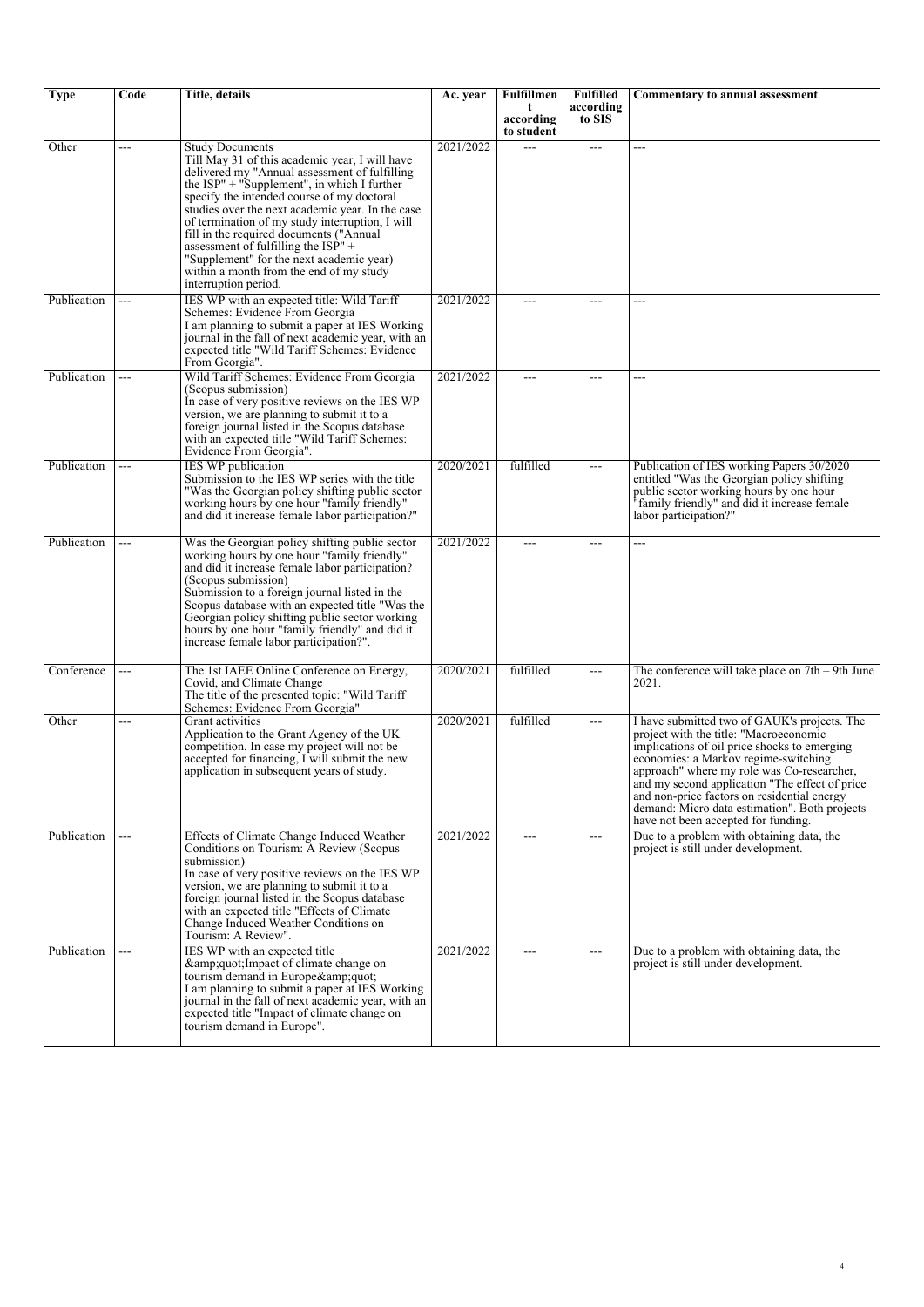| <b>Type</b> | Code | Title, details                                                                                                                                                                                                                                                                                                     | Ac. year  | <b>Fulfillmen</b><br>according<br>to student | <b>Fulfilled</b><br>according<br>to SIS | <b>Commentary to annual assessment</b>                                                                                                                                                                                                                                 |
|-------------|------|--------------------------------------------------------------------------------------------------------------------------------------------------------------------------------------------------------------------------------------------------------------------------------------------------------------------|-----------|----------------------------------------------|-----------------------------------------|------------------------------------------------------------------------------------------------------------------------------------------------------------------------------------------------------------------------------------------------------------------------|
| Publication | ---  | Impact of climate change on tourism demand in<br>Europe (Scopus submission)<br>In case of very positive reviews on the IES WP<br>version, we are planning to submit it to a<br>foreign journal listed in the Scopus database<br>with an expected title "Impact of climate change"<br>on tourism demand in Europe". | 2021/2022 |                                              |                                         | Due to a problem with obtaining data, the<br>project is still under development.                                                                                                                                                                                       |
| Publication | ---  | Impact of weather extremes on tourism demand<br>in Europe (Scopus submission)<br>Submission to a foreign journal listed in the<br>Scopus database with an expected title "Impact"<br>of weather extremes on tourism demand in<br>Europe".                                                                          | 2021/2022 |                                              |                                         | Due to a problem with obtaining data, the<br>project is still under development.                                                                                                                                                                                       |
| Publication | ---  | IES WP with an expected title " Effects of<br>Climate Change Induced Weather Conditions on<br>Tourism: A Review"<br>I am planning to submit a paper at IES Working<br>journal in early June 2020, with an expected<br>title "Effects of Climate Change Induced<br>Weather Conditions on Tourism: A Review"         | 2020/2021 | fulfilled                                    | ---                                     | Due to a problem with obtaining data, the<br>project is still under development. I am planning<br>to submit a paper at IES Working journal in<br>August 2020, with an expected title "Effects of<br>Climate Change Induced Weather Conditions on<br>Tourism: A Review" |
| Other       | ---  | Mobility<br>I intend to apply for (6 months to 1 year)<br>mobility to the top universities in order to work<br>on my research.                                                                                                                                                                                     | 2021/2022 |                                              | ---                                     | I was unable to fulfill it due to the situation<br>provoked by Covid-19 in the 2020/2021<br>academic year. I am still planning to visit a<br>foreign university for research purposes.                                                                                 |

#### *Other commentaries to the annual assessment*

| Type       | annual<br>assessment<br>.mentar <sup>.</sup><br>'omr<br>т |
|------------|-----------------------------------------------------------|
| Annual     | $---$                                                     |
| assessment |                                                           |

## *Overall assessment of fulfilling the plan*

| <b>Type</b>                       | <b>Commentaries and assessment</b>                                                                                                                                                                                                                                                                                                                                                                                                                                                                                                                                                                                                                                                                                                                                                                                                                                                                                                                                                                                                                                                                                                                                                                                                                                                                                                                                                                                                                                                                                                                                                                                                                                                                                                                                                                                                                                                                                                                                                                                                                                                                                                                                                                                                                                                                                                                                                                                                                                                                                                                                                         |              |
|-----------------------------------|--------------------------------------------------------------------------------------------------------------------------------------------------------------------------------------------------------------------------------------------------------------------------------------------------------------------------------------------------------------------------------------------------------------------------------------------------------------------------------------------------------------------------------------------------------------------------------------------------------------------------------------------------------------------------------------------------------------------------------------------------------------------------------------------------------------------------------------------------------------------------------------------------------------------------------------------------------------------------------------------------------------------------------------------------------------------------------------------------------------------------------------------------------------------------------------------------------------------------------------------------------------------------------------------------------------------------------------------------------------------------------------------------------------------------------------------------------------------------------------------------------------------------------------------------------------------------------------------------------------------------------------------------------------------------------------------------------------------------------------------------------------------------------------------------------------------------------------------------------------------------------------------------------------------------------------------------------------------------------------------------------------------------------------------------------------------------------------------------------------------------------------------------------------------------------------------------------------------------------------------------------------------------------------------------------------------------------------------------------------------------------------------------------------------------------------------------------------------------------------------------------------------------------------------------------------------------------------------|--------------|
| Student's summary                 | I have fulfilled most of my responsibilities that I planned for the current academic year. I have served as a teaching assistant in 4<br>subjects and earned 3.5 credits overall. I participated in 2 seminar courses and attended more than 50% of PhD defenses. I have<br>submitted two projects of GAUK. Moreover, in early June I intend to present my paper at the international conference. Due to the<br>Covid-19 pandemic, my research visit has been postponed to the next academic year.<br>During the current academic year, our research team has been working on several research topics. We have analyzed the practices of<br>Georgian public servants in terms of the length of their working hours as a consequence of the government's policy issued in 2014<br>that introduced the official working hours' 1-hour time shift, from 10AM-7PM to 9AM-6PM. The study has been published at the<br>IES WP series. We are planning to submit it to a foreign journal listed in the Scopus database. In addition, due to difficulties in<br>obtaining data, a project to analyze the impact of climate change on tourism demand in Europe is still under development. We plan<br>to complete it next academic year. Currently, our research team is working on an assessment of energy demand in the residential<br>sector in Georgia. Since 2013, marginal prices (tariffs) have changed several times, so our goal is to assess the demand for<br>electricity in the residential sector, including income and price elasticities. The study employs data from the Household Budget<br>Survey, providing us with detailed monthly information on electricity (and gas) expenditures. In addition, since there are two major<br>electricity providers in Georgia, it would be interesting to assess how residents living near the border of electricity suppliers react to<br>price changes, assuming the people on both sides of the border are quite similar (following Ito, 2015). The study uses billing data on<br>the monthly electricity consumption of more than 10 000 residents living on both sides of the border obtained from the Georgian<br>Energy Regulatory Commission.<br>Another study we intend to work on is again related to the aforementioned policy adopted in 2014. Since this policy would affect the<br>daily activities of the households, a key research question is to analyze the response of civil servants in terms of electricity<br>consumption due to the policy shock. Household budget survey data and DID methodology will be applied. |              |
| Supervisor's proposal             | Levan has been active in his study duties as well as in his research. He has fulfilled all of his planned tasks, he was a team member<br>of one GAUK and prepared a proposal for another one (that will not be funded). He is involved in three research tasks.<br>The first one is focusing on electricity demand (in Georgia) using utility bill data and consumer expenditure survey data and this<br>research is performed in close collaboration with Prof. Alberini (Uni Maryland) and myself. This research is very promisng,<br>preliminary results will be presented at the IAEE conference in June, and preparation of the related manuscript(s) is ongoing (with a<br>prospect to be submitted within several coming months).<br>The second is aiming at the effect of working time shift in the public sector (in Georgia) on labor supply and electricity demand.<br>The former one has been published last year as IES WP, the latter is research that is ongoing.<br>The third stream of his research is addressing the effect of climate change on tourism and the manuscript based on a review is<br>(almost) ready for submission to IES WP and an empirical paper has the potential to be ready for submission in a few coming<br>months.<br>I recommend A.                                                                                                                                                                                                                                                                                                                                                                                                                                                                                                                                                                                                                                                                                                                                                                                                                                                                                                                                                                                                                                                                                                                                                                                                                                                                                                             | $\mathbf{A}$ |
| Decision of Subject Area<br>Board | The student does not have sufficient publication activity. At the end of 3rd year, Levan has only 1 IES WP, which was rejected at<br>the SCOPUS journal.                                                                                                                                                                                                                                                                                                                                                                                                                                                                                                                                                                                                                                                                                                                                                                                                                                                                                                                                                                                                                                                                                                                                                                                                                                                                                                                                                                                                                                                                                                                                                                                                                                                                                                                                                                                                                                                                                                                                                                                                                                                                                                                                                                                                                                                                                                                                                                                                                                   | B            |

*Under 10 (8) of Code of Study and Examination of Charles University , the student has not fulfilled some duties set in his/her individual study plan. Subject Area Board proposes CONTITUATION of study*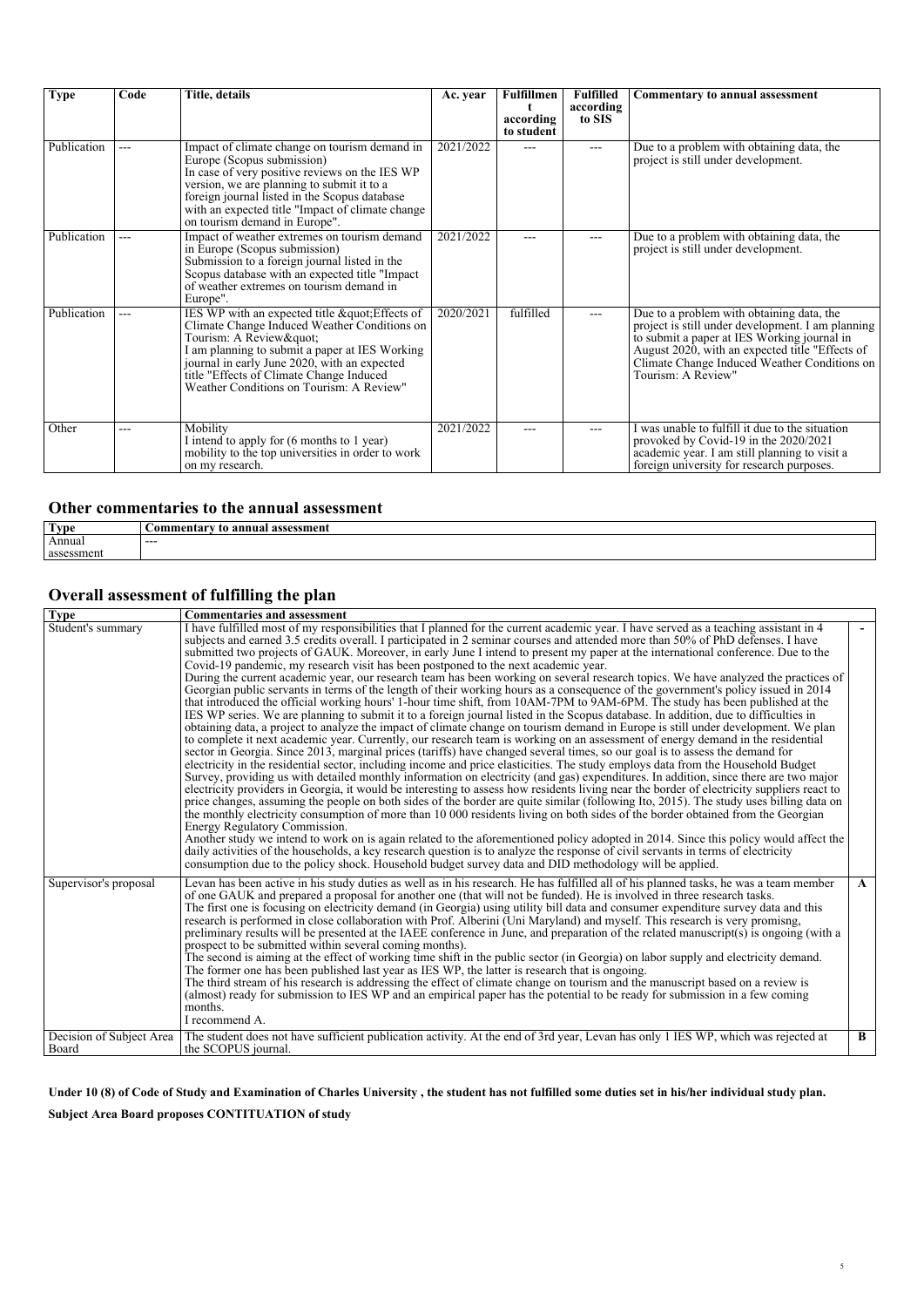| <b>Supervisor</b>        | <b>Student</b>      |
|--------------------------|---------------------|
| Mgr. Milan Ščasný, Ph.D. | Levan Bezhanishvili |
| 20.05.2021               | 20.05.2021          |

*Approved by Subject Area Board of doctoral study programme (field of study) on: 05.10.2021*

*07.10.2021 07.10.2021*

*Chair of Subject Area Board Study programme guarantor*

*prof. Ing. Evžen Kočenda, M.A., Ph.D., DSc. prof. Ing. Evžen Kočenda, M.A., Ph.D., DSc.*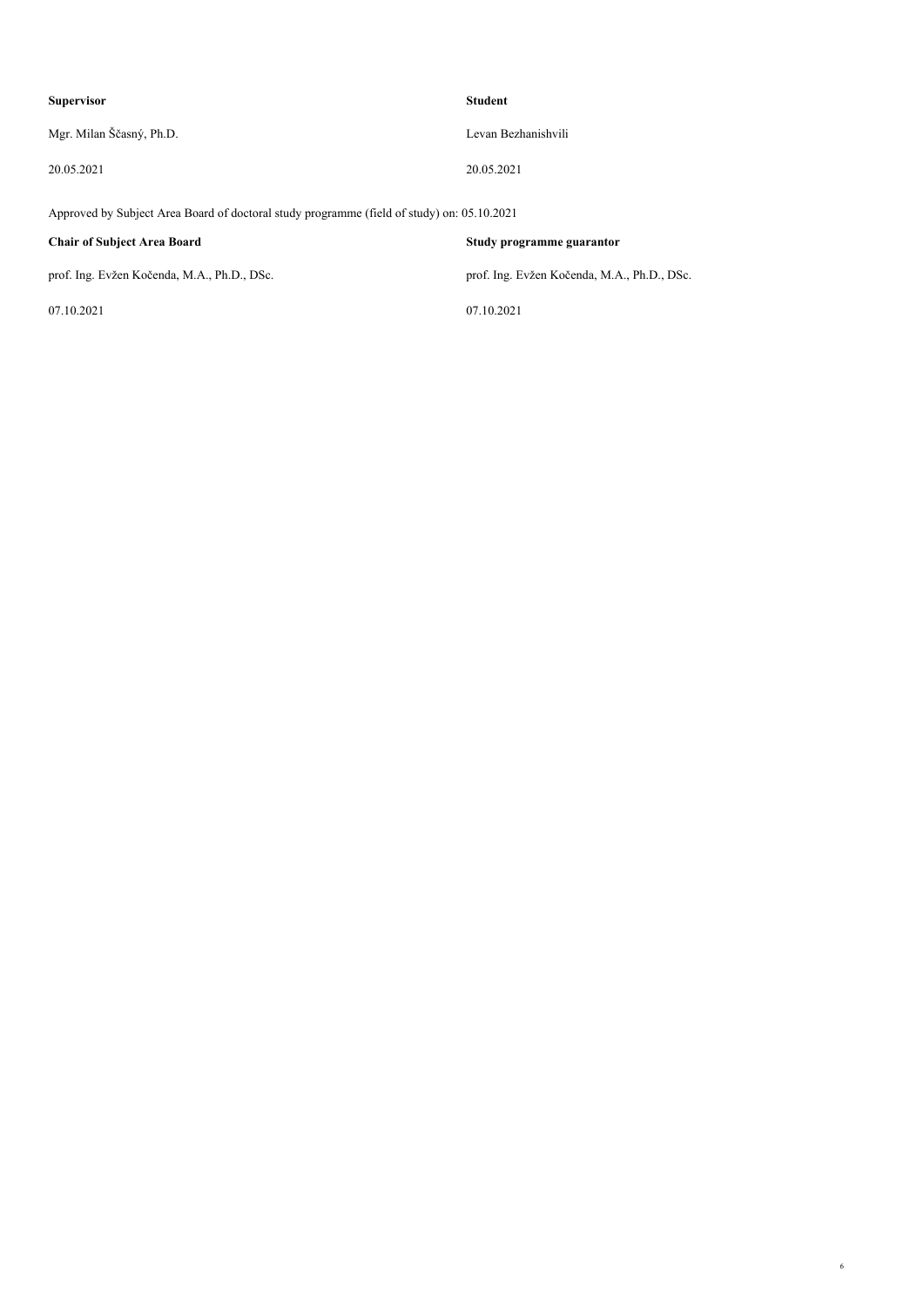# *CHARLES UNIVERSITY FACULTY OF SOCIAL SCIENCES*

#### *Supplement No. 3 Plan ID 16100 for the academic year 2020/2021*

*to the individual study plan approved by Subject Area Board on: 05.10.2021*

*Name of student of doctoral study programme: Levan Bezhanishvili*

*Born: 13.5.1985, Tbilisi*

| <b>Type</b> | Changes in the individual study plan (new study duty, cancelled study duty, change in the fulfillment deadline)                                                                                                                                | original<br>deadline* | new<br>fulfillment |
|-------------|------------------------------------------------------------------------------------------------------------------------------------------------------------------------------------------------------------------------------------------------|-----------------------|--------------------|
|             |                                                                                                                                                                                                                                                |                       | deadline*          |
| Publication | I am planning to submit a paper at IES Working journal in early June 2020, with an expected title "Effects of Climate<br>Change Induced Weather Conditions on Tourism: A Review"                                                               | 2019/2020             | 2020/2021          |
| Other       | Mobility                                                                                                                                                                                                                                       | 2020/2021             | 2021/2022          |
| Publication | In case of very positive reviews on the IES WP version, we are planning to submit it to a foreign journal listed in the<br>Scopus database with an expected title "Effects of Climate Change Induced Weather Conditions on Tourism: A Review". | 2020/2021             | 2021/2022          |
| Publication | In case of very positive reviews on the IES WP version, we are planning to submit it to a foreign journal listed in the<br>Scopus database with an expected title "Impact of climate change on tourism demand in Europe".                      | 2020/2021             | 2021/2022          |
| Publication | Submission to a foreign journal listed in the Scopus database with an expected title "Impact of weather extremes on tourism<br>demand in Europe".                                                                                              | 2020/2021             | 2021/2022          |
| Publication | I am planning to submit a paper at IES Working journal in the fall of next academic year, with an expected title "Impact of<br>climate change on tourism demand in Europe".                                                                    | 2020/2021             | 2021/2022          |
| Course      | Quantitative Methods in Macroeconomics and Finance II                                                                                                                                                                                          | ---                   | 2020/2021          |
| Course      | Teaching Assistantship (Full) B                                                                                                                                                                                                                | $---$                 | 2020/2021          |
| Course      | Teaching Assistantship (Half) A                                                                                                                                                                                                                | ---                   | 2020/2021          |
| Other       | Defenses                                                                                                                                                                                                                                       | $---$                 | 2021/2022          |
| Other       | <b>Study Documents</b>                                                                                                                                                                                                                         | ---                   | 2021/2022          |
| Publication | I am planning to submit a paper at IES Working journal in the fall of next academic year, with an expected title "Wild"<br>Tariff Schemes: Evidence From Georgia".                                                                             | ---                   | 2021/2022          |
| Publication | In case of very positive reviews on the IES WP version, we are planning to submit it to a foreign journal listed in the<br>Scopus database with an expected title "Wild Tariff Schemes: Evidence From Georgia".                                | $---$                 | 2021/2022          |
| Publication | Submission to the IES WP series with the title "Was the Georgian policy shifting public sector working hours by one hour<br>"family friendly" and did it increase female labor participation?"                                                 | ---                   | 2020/2021          |
| Publication | Submission to a foreign journal listed in the Scopus database with an expected title "Was the Georgian policy shifting<br>public sector working hours by one hour "family friendly" and did it increase female labor participation?".          | ---                   | 2021/2022          |
| Conference  | The title of the presented topic: "Wild Tariff Schemes: Evidence From Georgia"                                                                                                                                                                 | ---                   | 2020/2021          |
| Other       | Grant activities                                                                                                                                                                                                                               | ---                   | 2020/2021          |

| <b>Supervisor</b>        | <b>Student</b>      |
|--------------------------|---------------------|
| Mgr. Milan Ščasný, Ph.D. | Levan Bezhanishvili |
| 20.05.2021               | 20.05.2021          |

*Approved by Subject Area Board of doctoral study programme (field of study) on: 05.10.2021*

| <b>Chair of Subject Area Board</b>          | Study programme guarantor                   |
|---------------------------------------------|---------------------------------------------|
| prof. Ing. Evžen Kočenda, M.A., Ph.D., DSc. | prof. Ing. Evžen Kočenda, M.A., Ph.D., DSc. |
| 07.10.2021                                  | 07.10.2021                                  |